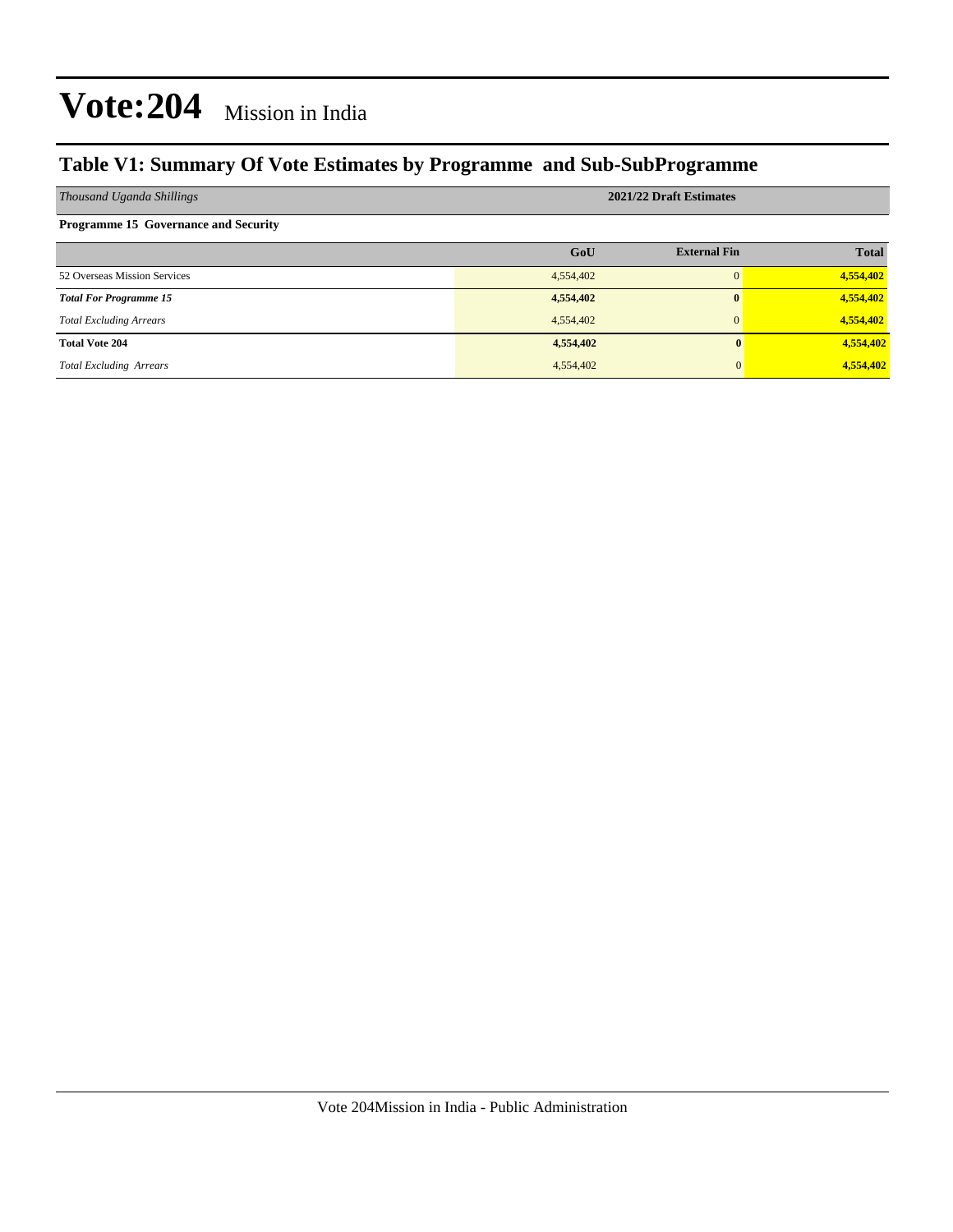## **Table V2: Summary Of Vote Estimates by Sub-SubProgramme,Department and Project**

| Thousand Uganda Shillings                                               |             | 2020/21 Approved Budget |                |              | 2021/22 Draft Estimates |                     |              |
|-------------------------------------------------------------------------|-------------|-------------------------|----------------|--------------|-------------------------|---------------------|--------------|
| <b>Sub-SubProgramme 52 Overseas Mission Services</b>                    |             |                         |                |              |                         |                     |              |
| <b>Recurrent Budget Estimates</b>                                       | <b>Wage</b> | <b>Non-Wage</b>         | <b>AIA</b>     | <b>Total</b> | <b>Wage</b>             | <b>Non-Wage</b>     | <b>Total</b> |
| 01 Headquarters New Delhi                                               | 305,552     | 4,248,849               | $\mathbf{0}$   | 4,554,402    | 305,552                 | 4,248,849           | 4,554,402    |
| <b>Total Recurrent Budget Estimates for Sub-</b><br><b>SubProgramme</b> | 305,552     | 4,248,849               | $\bf{0}$       | 4,554,402    | 305,552                 | 4,248,849           | 4,554,402    |
|                                                                         | GoU         | <b>External Fin</b>     | <b>AIA</b>     | <b>Total</b> | GoU                     | <b>External Fin</b> | <b>Total</b> |
| <b>Total For Sub-SubProgramme 52</b>                                    | 4,554,402   | $\bf{0}$                | $\bf{0}$       | 4,554,402    | 4,554,402               | $\mathbf{0}$        | 4,554,402    |
| <b>Total Excluding Arrears</b>                                          | 4,554,402   | $\mathbf{0}$            | $\overline{0}$ | 4.554.402    | 4,554,402               | $\overline{0}$      | 4,554,402    |
| <b>Total Vote 204</b>                                                   | 4,554,402   | $\bf{0}$                | $\bf{0}$       | 4,554,402    | 4,554,402               | $\bf{0}$            | 4,554,402    |
| <b>Total Excluding Arrears</b>                                          | 4,554,402   | $\overline{0}$          | $\mathbf{0}$   | 4,554,402    | 4,554,402               | $\overline{0}$      | 4,554,402    |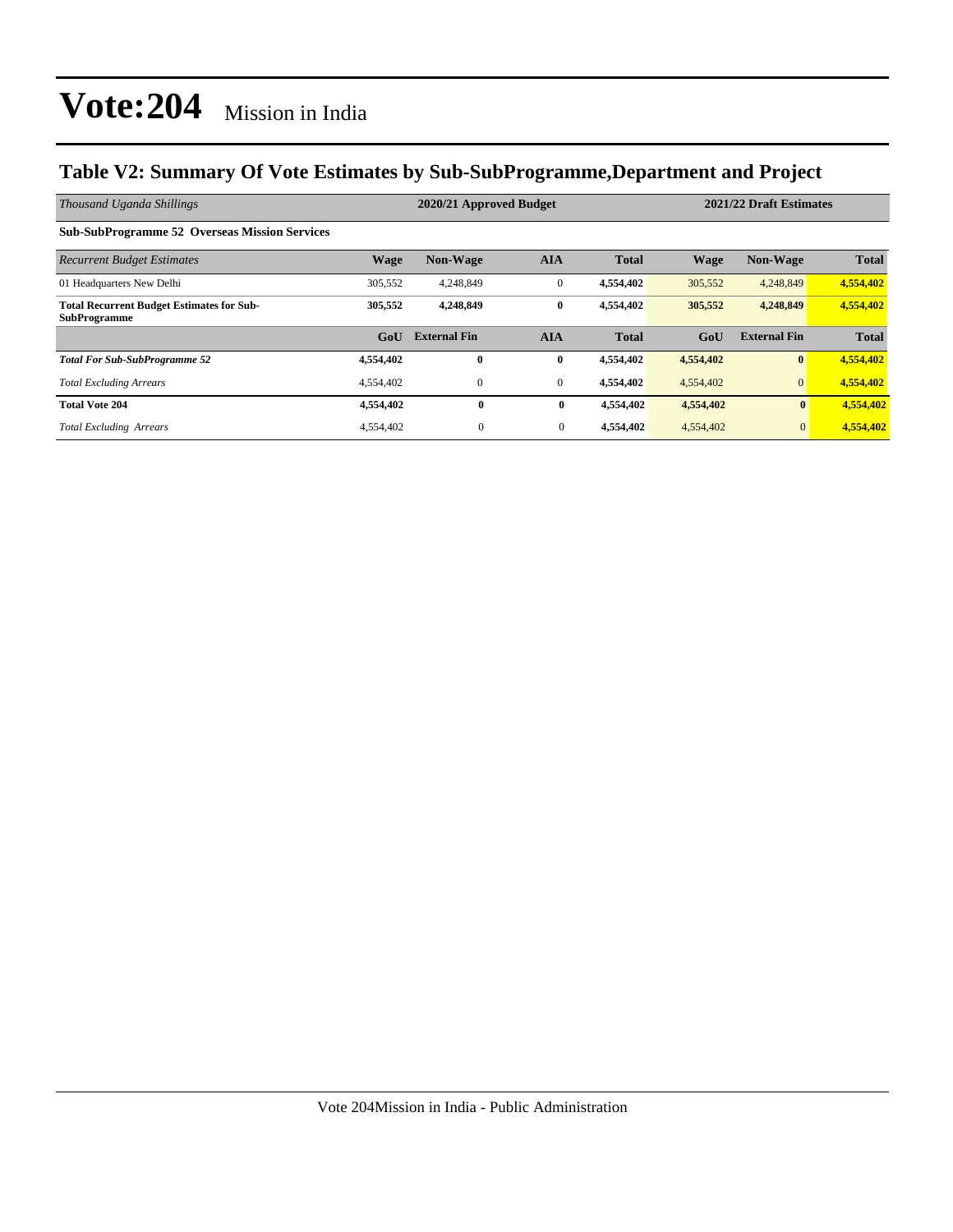## **Table V3: Summary Vote Estimates by Item**

| Thousand Uganda Shillings                                   | 2020/21 Approved Budget |                     |              |              | 2021/22 Draft Estimates |                     |              |  |
|-------------------------------------------------------------|-------------------------|---------------------|--------------|--------------|-------------------------|---------------------|--------------|--|
|                                                             | GoU                     | <b>External Fin</b> | <b>AIA</b>   | <b>Total</b> | GoU                     | <b>External Fin</b> | <b>Total</b> |  |
| <b>Employees, Goods and Services (Outputs Provided)</b>     | 4,554,402               | $\bf{0}$            | $\bf{0}$     | 4,554,402    | 4,554,402               | $\bf{0}$            | 4,554,402    |  |
| 211103 Allowances (Inc. Casuals, Temporary)                 | 1,483,159               | $\bf{0}$            | $\bf{0}$     | 1,483,159    | 1,483,159               | $\bf{0}$            | 1,483,159    |  |
| 211105 Missions staff salaries                              | 305,552                 | $\bf{0}$            | $\bf{0}$     | 305,552      | 305,552                 | $\bf{0}$            | 305,552      |  |
| 212201 Social Security Contributions                        | 38,855                  | 0                   | $\bf{0}$     | 38,855       | 38,855                  | $\bf{0}$            | 38,855       |  |
| 213001 Medical expenses (To employees)                      | 79,140                  | $\bf{0}$            | $\bf{0}$     | 79,140       | 79,140                  | $\bf{0}$            | 79,140       |  |
| 221001 Advertising and Public Relations                     | 122,277                 | $\bf{0}$            | $\bf{0}$     | 122,277      | 122,277                 | $\bf{0}$            | 122,277      |  |
| 221002 Workshops and Seminars                               | 15,305                  | $\bf{0}$            | $\bf{0}$     | 15,305       | 15,305                  | $\bf{0}$            | 15,305       |  |
| 221003 Staff Training                                       | $\bf{0}$                | $\bf{0}$            | $\bf{0}$     | $\bf{0}$     | 17,000                  | $\bf{0}$            | 17,000       |  |
| 221005 Hire of Venue (chairs, projector, etc)               | 30,610                  | $\bf{0}$            | $\bf{0}$     | 30,610       | 30,610                  | $\bf{0}$            | 30,610       |  |
| 221007 Books, Periodicals & Newspapers                      | 5,177                   | 0                   | $\bf{0}$     | 5,177        | 5,177                   | $\bf{0}$            | 5,177        |  |
| 221008 Computer supplies and Information Technology<br>(TT) | 21,065                  | $\bf{0}$            | $\bf{0}$     | 21,065       | 21,065                  | $\mathbf{0}$        | 21,065       |  |
| 221009 Welfare and Entertainment                            | 35,200                  | $\bf{0}$            | $\bf{0}$     | 35,200       | 35,200                  | $\bf{0}$            | 35,200       |  |
| 221011 Printing, Stationery, Photocopying and Binding       | 23,694                  | $\bf{0}$            | $\bf{0}$     | 23,694       | 23,694                  | $\bf{0}$            | 23,694       |  |
| 222001 Telecommunications                                   | 35,049                  | $\bf{0}$            | $\bf{0}$     | 35,049       | 35,049                  | $\bf{0}$            | 35,049       |  |
| 222002 Postage and Courier                                  | 12,688                  | $\bf{0}$            | $\bf{0}$     | 12,688       | 10,688                  | $\mathbf{0}$        | 10,688       |  |
| 223001 Property Expenses                                    | 37,300                  | $\bf{0}$            | $\bf{0}$     | 37,300       | 37,300                  | $\bf{0}$            | 37,300       |  |
| 223003 Rent – (Produced Assets) to private entities         | 1,428,682               | $\bf{0}$            | $\bf{0}$     | 1,428,682    | 1,448,682               | $\bf{0}$            | 1,448,682    |  |
| 223004 Guard and Security services                          | 87,484                  | $\bf{0}$            | $\bf{0}$     | 87,484       | 80,484                  | $\bf{0}$            | 80,484       |  |
| 223005 Electricity                                          | 116,624                 | $\bf{0}$            | $\bf{0}$     | 116,624      | 123,624                 | $\bf{0}$            | 123,624      |  |
| 223006 Water                                                | 6,800                   | $\bf{0}$            | $\bf{0}$     | 6,800        | 6,800                   | $\bf{0}$            | 6,800        |  |
| 226001 Insurances                                           | 11,895                  | $\bf{0}$            | $\bf{0}$     | 11,895       | 11,895                  | $\bf{0}$            | 11,895       |  |
| 227001 Travel inland                                        | 262,330                 | $\bf{0}$            | $\bf{0}$     | 262,330      | 247,330                 | $\bf{0}$            | 247,330      |  |
| 227002 Travel abroad                                        | 324,558                 | $\bf{0}$            | $\bf{0}$     | 324,558      | 304,558                 | $\bf{0}$            | 304,558      |  |
| 227004 Fuel, Lubricants and Oils                            | 39,196                  | $\bf{0}$            | $\bf{0}$     | 39,196       | 39,196                  | $\bf{0}$            | 39,196       |  |
| 228002 Maintenance - Vehicles                               | 31,763                  | $\bf{0}$            | $\bf{0}$     | 31,763       | 31,763                  | $\bf{0}$            | 31,763       |  |
| <b>Grand Total Vote 204</b>                                 | 4,554,402               | $\bf{0}$            | $\bf{0}$     | 4,554,402    | 4,554,402               | $\bf{0}$            | 4,554,402    |  |
| <b>Total Excluding Arrears</b>                              | 4,554,402               | $\boldsymbol{0}$    | $\mathbf{0}$ | 4,554,402    | 4,554,402               | $\overline{0}$      | 4,554,402    |  |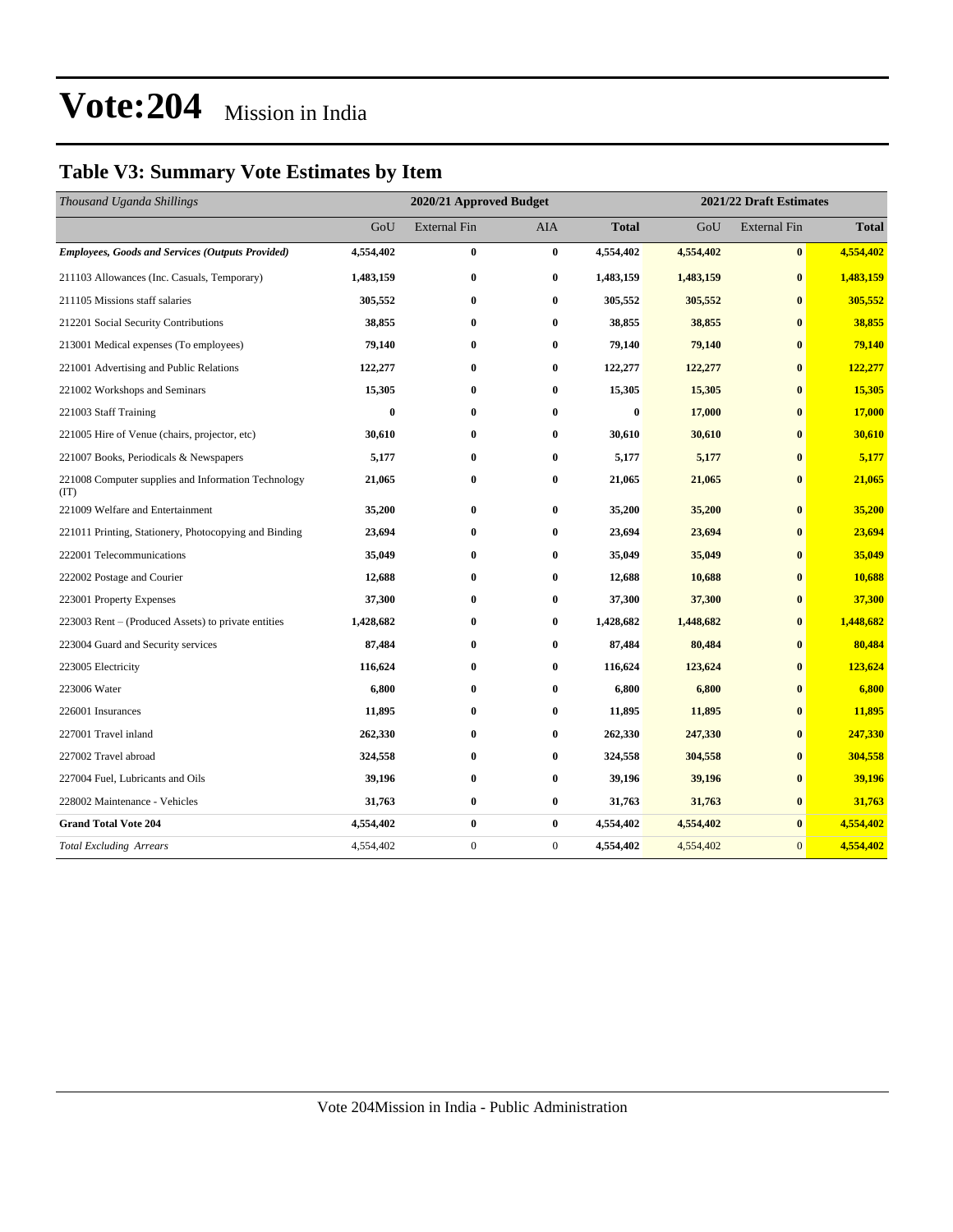### **Table V4: Detailed Estimates by Sub-SubProgramme, Department,Project and Output and Item**

#### *Sub-SubProgrammme 52 Overseas Mission Services*

*Recurrent Budget Estimates*

#### **Department 01 Headquarters New Delhi**

| Thousand Uganda Shillings                                                   | 2020/21 Approved Budget |                |                  |              |                       | 2021/22 Draft Estimates |               |
|-----------------------------------------------------------------------------|-------------------------|----------------|------------------|--------------|-----------------------|-------------------------|---------------|
| <b>Outputs Provided</b>                                                     | Wage                    | Non Wage       | AIA              | <b>Total</b> | Wage                  | Non Wage                | <b>Total</b>  |
| <b>Budget Output 165201 Cooperation frameworks</b>                          |                         |                |                  |              |                       |                         |               |
| 211103 Allowances (Inc. Casuals, Temporary)                                 | $\mathbf{0}$            | 990,959        | $\mathbf{0}$     | 990,959      | $\overline{0}$        | 990,959                 | 990,959       |
| 211105 Missions staff salaries                                              | 305,552                 | $\overline{0}$ | $\mathbf{0}$     | 305,552      | 305,552               | $\mathbf{0}$            | 305,552       |
| 213001 Medical expenses (To employees)                                      | $\boldsymbol{0}$        | 64,140         | $\mathbf{0}$     | 64,140       | $\mathbf{0}$          | 64,140                  | 64,140        |
| 221003 Staff Training                                                       | $\mathbf{0}$            | $\mathbf{0}$   | $\mathbf{0}$     | $\mathbf{0}$ | $\boldsymbol{0}$      | 17,000                  | <b>17,000</b> |
| 221007 Books, Periodicals & Newspapers                                      | $\boldsymbol{0}$        | 5,177          | $\mathbf{0}$     | 5,177        | $\mathbf{0}$          | 5,177                   | 5,177         |
| 221008 Computer supplies and Information Technology (IT)                    | $\boldsymbol{0}$        | 14,281         | $\mathbf{0}$     | 14,281       | $\mathbf{0}$          | 14,281                  | 14,281        |
| 222001 Telecommunications                                                   | $\boldsymbol{0}$        | 6,631          | $\boldsymbol{0}$ | 6,631        | $\mathbf{0}$          | 6,631                   | 6,631         |
| 222002 Postage and Courier                                                  | $\boldsymbol{0}$        | 12,688         | $\boldsymbol{0}$ | 12,688       | $\boldsymbol{0}$      | 10,688                  | 10,688        |
| 223003 Rent – (Produced Assets) to private entities                         | $\overline{0}$          | 1,122,493      | $\mathbf{0}$     | 1,122,493    | $\mathbf{0}$          | 1,142,493               | 1,142,493     |
| 223004 Guard and Security services                                          | $\boldsymbol{0}$        | 87,484         | $\mathbf{0}$     | 87,484       | $\mathbf{0}$          | 80,484                  | 80,484        |
| 223005 Electricity                                                          | $\boldsymbol{0}$        | 65,650         | $\mathbf{0}$     | 65,650       | $\mathbf{0}$          | 72,650                  | 72,650        |
| 223006 Water                                                                | $\boldsymbol{0}$        | 6,800          | $\boldsymbol{0}$ | 6,800        | $\boldsymbol{0}$      | 6,800                   | 6,800         |
| 226001 Insurances                                                           | $\boldsymbol{0}$        | 11,895         | $\mathbf{0}$     | 11,895       | $\mathbf{0}$          | 11,895                  | 11,895        |
| 227001 Travel inland                                                        | $\boldsymbol{0}$        | 151,272        | $\mathbf{0}$     | 151,272      | $\mathbf{0}$          | 136,272                 | 136,272       |
| 227002 Travel abroad                                                        | $\boldsymbol{0}$        | 209,771        | $\mathbf{0}$     | 209,771      | $\mathbf{0}$          | 189,771                 | 189,771       |
| <b>Total Cost of Budget Output 01</b>                                       | 305,552                 | 2,749,241      | 0                | 3,054,793    | 305,552               | 2,749,241               | 3,054,793     |
| <b>Budget Output 165202 Consulars services</b>                              |                         |                |                  |              |                       |                         |               |
| 211103 Allowances (Inc. Casuals, Temporary)                                 | $\overline{0}$          | 369,242        | $\mathbf{0}$     | 369,242      | $\overline{0}$        | 369,242                 | 369,242       |
| 212201 Social Security Contributions                                        | $\boldsymbol{0}$        | 38,855         | $\mathbf{0}$     | 38,855       | $\mathbf{0}$          | 38,855                  | 38,855        |
| 221009 Welfare and Entertainment                                            | $\boldsymbol{0}$        | 35,200         | $\mathbf{0}$     | 35,200       | $\mathbf{0}$          | 35,200                  | 35,200        |
| 221011 Printing, Stationery, Photocopying and Binding                       | $\boldsymbol{0}$        | 737            | $\boldsymbol{0}$ | 737          | $\mathbf{0}$          | 737                     | 737           |
| 223001 Property Expenses                                                    | $\boldsymbol{0}$        | 37,300         | $\boldsymbol{0}$ | 37,300       | $\mathbf{0}$          | 37,300                  | 37,300        |
| 227004 Fuel, Lubricants and Oils                                            | $\boldsymbol{0}$        | 39,196         | $\mathbf{0}$     | 39,196       | $\mathbf{0}$          | 39,196                  | 39,196        |
| 228002 Maintenance - Vehicles                                               | $\boldsymbol{0}$        | 31,763         | $\mathbf{0}$     | 31,763       | $\boldsymbol{0}$      | 31,763                  | 31,763        |
| <b>Total Cost of Budget Output 02</b>                                       | $\pmb{\theta}$          | 552,293        | 0                | 552,293      | $\boldsymbol{\theta}$ | 552,293                 | 552,293       |
| Budget Output 165204 Promotion of trade, tourism, education, and investment |                         |                |                  |              |                       |                         |               |
| 211103 Allowances (Inc. Casuals, Temporary)                                 | $\boldsymbol{0}$        | 122,957        | $\boldsymbol{0}$ | 122,957      | $\boldsymbol{0}$      | 122,957                 | 122,957       |
| 213001 Medical expenses (To employees)                                      | $\boldsymbol{0}$        | 15,000         | $\mathbf{0}$     | 15,000       | $\mathbf{0}$          | 15,000                  | 15,000        |
| 221001 Advertising and Public Relations                                     | $\boldsymbol{0}$        | 122,277        | $\mathbf{0}$     | 122,277      | $\mathbf{0}$          | 122,277                 | 122,277       |
| 221002 Workshops and Seminars                                               | $\boldsymbol{0}$        | 15,305         | $\boldsymbol{0}$ | 15,305       | $\boldsymbol{0}$      | 15,305                  | 15,305        |
| 221005 Hire of Venue (chairs, projector, etc)                               | $\boldsymbol{0}$        | 30,610         | $\mathbf{0}$     | 30,610       | $\mathbf{0}$          | 30,610                  | 30,610        |

Vote 204Mission in India - Public Administration